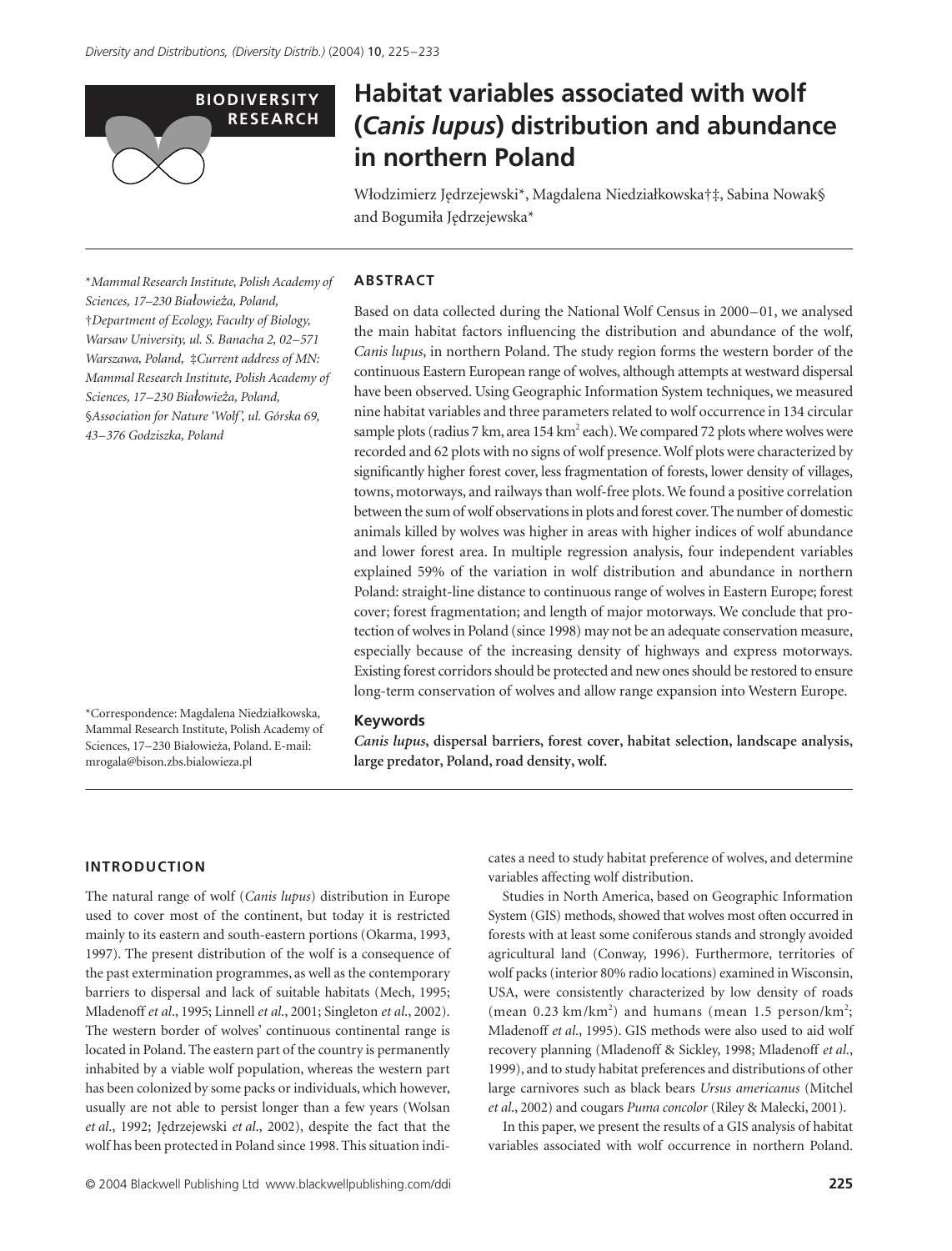The aims of our study were to determine: (1) the main habitat factors that influence the distribution and numbers of wolves; (2) anthropogenic barriers to wolf dispersal; (3) habitat features related to wolf damage to livestock.

## **STUDY AREA**

The study region was the northern part of Poland including the provinces of Pomerania, Wielkopolska, Masovia, Masurian Lakeland, Warmia and Podlasia. The area extends from 52° N on the south, to the Baltic Sea coast or to the state border on the north (Fig. 1). Furthermore, we use the division into the north-eastern part of Poland (east of 19°30′ E) and the north-western part (west of 19°30' E). The total area covers about 160,000 km<sup>2</sup>. The lowland landscape of northern Poland was shaped by glaciers (mainly by the Riss,  $310,000-130,000$  yr  $BP$ , and the Würm glaciations,  $70,000-10,000$  yr  $BP$ ). It is mostly a plain with some belts of frontal and moraine hills. The elevation ranges from −2 to 392 m a.s.l. The forest cover of the study area (31%) is somewhat higher than the average for Poland (28%; Statistical Yearbook of the Republic of Poland, 1999). Most of the forests are composed of young commercial stands (about 60% of stands are < 60 years old, 30% are between 61 and 100 years, and 10% are > 100 years old). The dominant tree species is the Scots pine, *Pinus sylvestris* (about 80% of forest area). A few stands are composed of Norway spruce, *Picea abies* (4%), and deciduous species such as oak, *Quercus robur*; ash, *Fraxinus excelsior*; maple, *Acer platanoides*; birch, *Betula pendula*; beech, *Fagus sylvatica*; hornbeam, *Carpinus betulus*; and black alder, *Alnus glutinosa* (Forestry Statistical Yearbook, 1998). Numerous postglacial lakes (especially in Masuria and Pomerania) and some of the largest as well as the best preserved woodlands (Bia*l*owie*z*a Primeval Forest, Knyszyn, Pisz, and Tuchola Forests) are located in northern Poland. The main rivers are the Vistula, Odra, Bug, Warta, Narew, and Biebrza. Apart from several big cities (Gda*n*sk, Pozna*n*, Szczecin, Olsztyn, and Bia*l*ystok), the human population in the region is not dense, on average 87 person/km<sup>2</sup>, whereas the national mean amounts to 124 person/km<sup>2</sup>. Also, the density of roads is lower:



Figure 1 Distribution of wolves (*Canis lupus*) in Poland, from National Wolf Census data in 2000–01 (after J*e*drzejewski *et al*., 2002) and the area for wolf habitat analysis (northern Poland).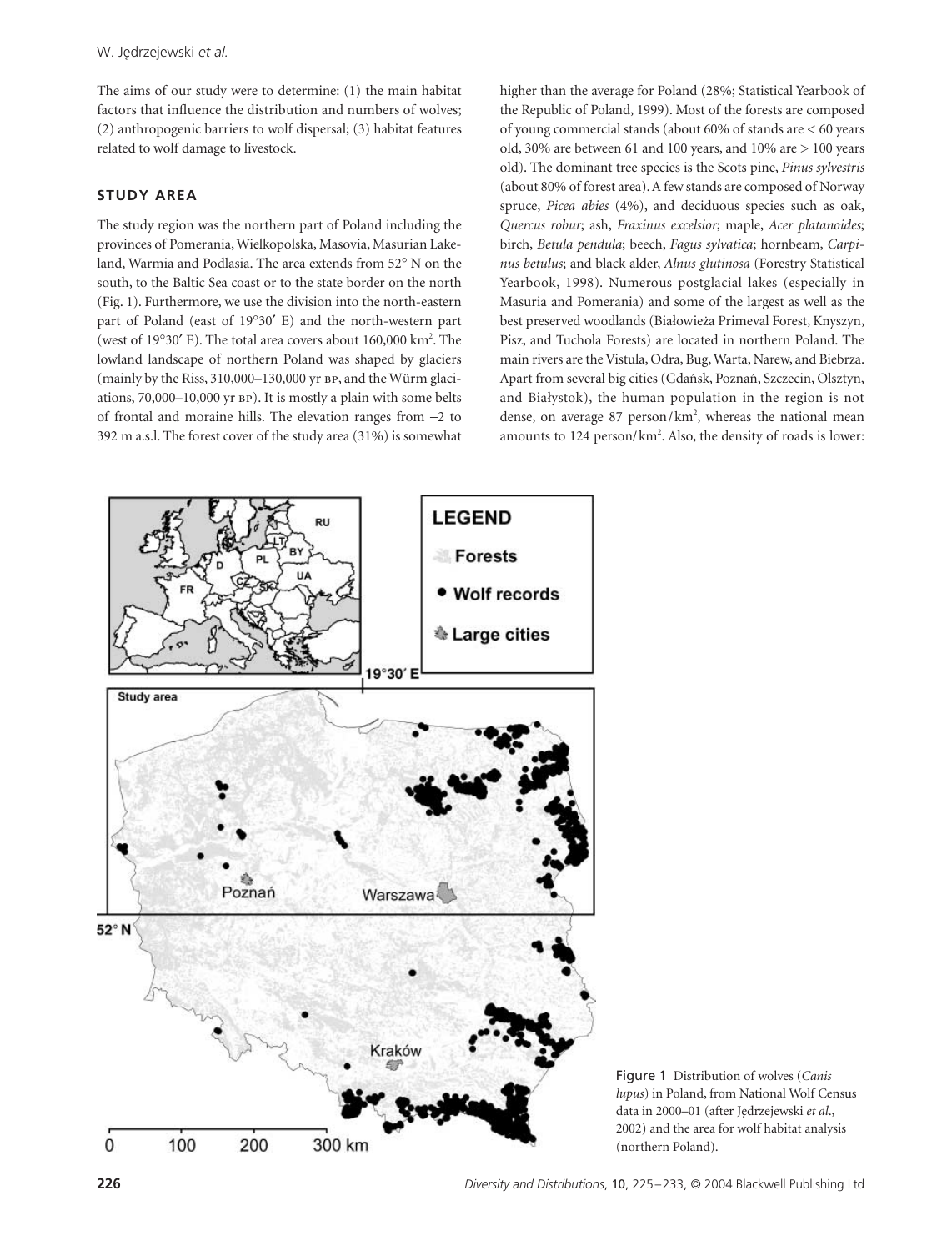62 km of paved motorways per  $100 \text{ km}^2$  in northern Poland compared to  $78 \text{ km}/100 \text{ km}^2$  in the whole country (Statistical Yearbook of the Republic of Poland, 1999). Mean road traffic averages 6300 vehicles/day on the national motorways and 2000 vehicles/day on regional motorways (the respective means in whole country: 7000 and 2400); (General Directorate of Motorways & Highways; [http://www.gddkia.gov.pl\).](http://www.gddkia.gov.pl)

Since biogeographical and landscape conditions in southern Poland (large regions with hills, the Carpathian Mts., no lakelands, dense technological infrastructure and urbanization) are very different from those in northern part of the country, the factors shaping wolf distribution south of 52° N will be analysed separately.

#### **METHODS**

The data on wolf distribution in the region were obtained during the National Wolf Census carried out in Poland in 2000–01 (J*e*drzejewski *et al*., 2002). The census was conducted by the services of Polish State Forestry and National Parks, under the supervision of the Mammal Research Institute, Polish Academy of Sciences, in Bia*l*owie*z*a (MRI PAS). Year round, the forest and national park personnel recorded wolf tracks, kills, dens, and other observations. Once or twice during the winter, the mapping of fresh wolf tracks and trails was performed by driving the forest roads after a new snowfall. Also, interviews with local people and hunters were conducted. All data were sent to MRI PAS where they were analysed in the program MapInfo 5.5 (MapInfo Corporation, 1999). One of the results was the map of all wolf records in Poland (Fig. 1).

For habitat analysis, we randomly selected 134 circular sample plots of 14-km diameter each (area 154 km<sup>2</sup>). The plots with wolves (72) were selected only in areas where the animals occur. The rest were randomly chosen in the whole study area excluding the biggest cities. The plots did not overlap and their diameter was based on empirical values of the nearest neighbour distance for active breeding dens of wolves recorded during the census in whole Poland (mean  $13.7 \text{ km}$ ,  $SE = 0.7$ , range  $7.3-20 \text{ km}$ , *n* = 24) (J*e*drzejewski *et al*., 2002). The size of the sample plot was equivalent to 75% of the average wolves' territory studied by radio tracking in eastern Poland (J*e*drzejewska & J*e*drzejewski, 1998). In total, the sample plots covered 20,617 km<sup>2</sup> (nearly 13% of northern Poland) and included 72 plots with wolf occurrence recorded (60 in NE Poland and 12 in NW part of the country) and 62 plots with no signs of wolf presence (32 in NE Poland and 30 in the NW part). As indices of wolf abundance, we used: (1) a total number of wolf records (all observations summed) in a sample plot, and (2) the maximum number of wolves in a pack recorded in a plot.

For all sample plots, we analysed the following parameters: (1) percent forest cover, (2) forest fragmentation (number of forest patches > 1 ha, which were separated by open areas), (3) river length (we did not include streams and waterways), (4) length of main (national and international) motorways, (5) length of secondary (regional) roads (the other two categories: district roads and communal roads were not included), (6) length of railways,

(7) lake area (lakes  $> 10$  ha included), (8) number of villages (usually  $< 1000$  inhabitants), (9) number of towns (usually  $>$ 1000 inhabitants), (10) number of domestic animals killed by wolves, and (11) the shortest straight-line distance to the eastern border of Poland, as a proxy of the distance to continuous range of wolves in Eastern Europe. The variables 1 and 2 were obtained from a database granted to us by the General Directorate of Polish State Forests (Ministry of Environment, Warsaw). The variables 3–9 were measured or counted on the numerical maps prepared by the IMAGIS Company. Data on livestock killed by wolves during 1999–2001 were obtained from the Nature Conservation Offices of the Warmia-Masuria, Masovia, and Podlasia Voivodships. The data originated from farmers' reports on cases of wolf depredation on livestock.

Information on abundance of wolf prey (red deer, *Cervus elaphus*; roe deer, *Capreolus capreolus*; moose, *Alces alces*; wild boar, *Sus scrofa*) was available in the form of official statistics from game inventories in forestry districts. Since we were not able to assess the reliability of the data, we did not use them for quantitative analysis. Nonetheless, even if treated with due caution as qualitative indices, the official statistics suggest that wild ungulates are numerous in forests of northern Poland and are not likely to seriously affect the distribution of wolves in woodlands (W. J*e*drzejewski, M. Niedzia*l*kowska, S. Nowak, unpubl. data). No data on wild ungulates are available for nonforest habitats.

#### **RESULTS**

The number of wolf records in sample plots with wolves ranged from 1 to 112 (mean 20.3), and the pack size varied from 1 to 9, on average 4.1 (Table 1). Number of wolf records and pack size within sample plots were significantly correlated  $(r = 0.717,$  $n = 64$ ,  $P < 0.005$ ). Therefore, we assumed that both these variables were reliable indices of wolf abundance. The number of wolf records in a plot declined with the increasing distance from the eastern border of Poland (*Y* = 2.896 – 0.003*X*,  $R^2$  = 0.178,  $n =$ 134, *P* < 0.0005). Also, wolf packs were getting smaller from east to west, with the growing distance from wolf contiguous range in Eastern Europe (*Y* = 4.949 – 0.005*X*,  $R^2$  = 0.19, *P* < 0.0005).

Sample plots with wolves were characterized by significantly higher percent forest cover (mean 50.5%) than plots with no wolves (32.9%; Table 1). Also, we found a positive relationship between the number of wolf records in a plot and its forest cover (Fig. 2). Forests were more fragmented in plots with no wolves (Table 1). Significantly fewer villages and towns were found in wolf plots than in the sample plots without wolves (Table 1). Moreover, the number of villages and the number of wolf records in a plot were negatively correlated (Fig. 2). Since forest cover and density of human settlements were mutually negatively correlated in all plots (see Fig. 2), the wolves' preference for woodlands generally coincided with their avoidance of villages and towns. However, in the regions with dense forest cover, wolves were sometimes able to tolerate towns nearby. For example, in NE Poland, we recorded wolves' presence at a distance < 5 km from the small towns Mory*n* and Mieszkowice (with the population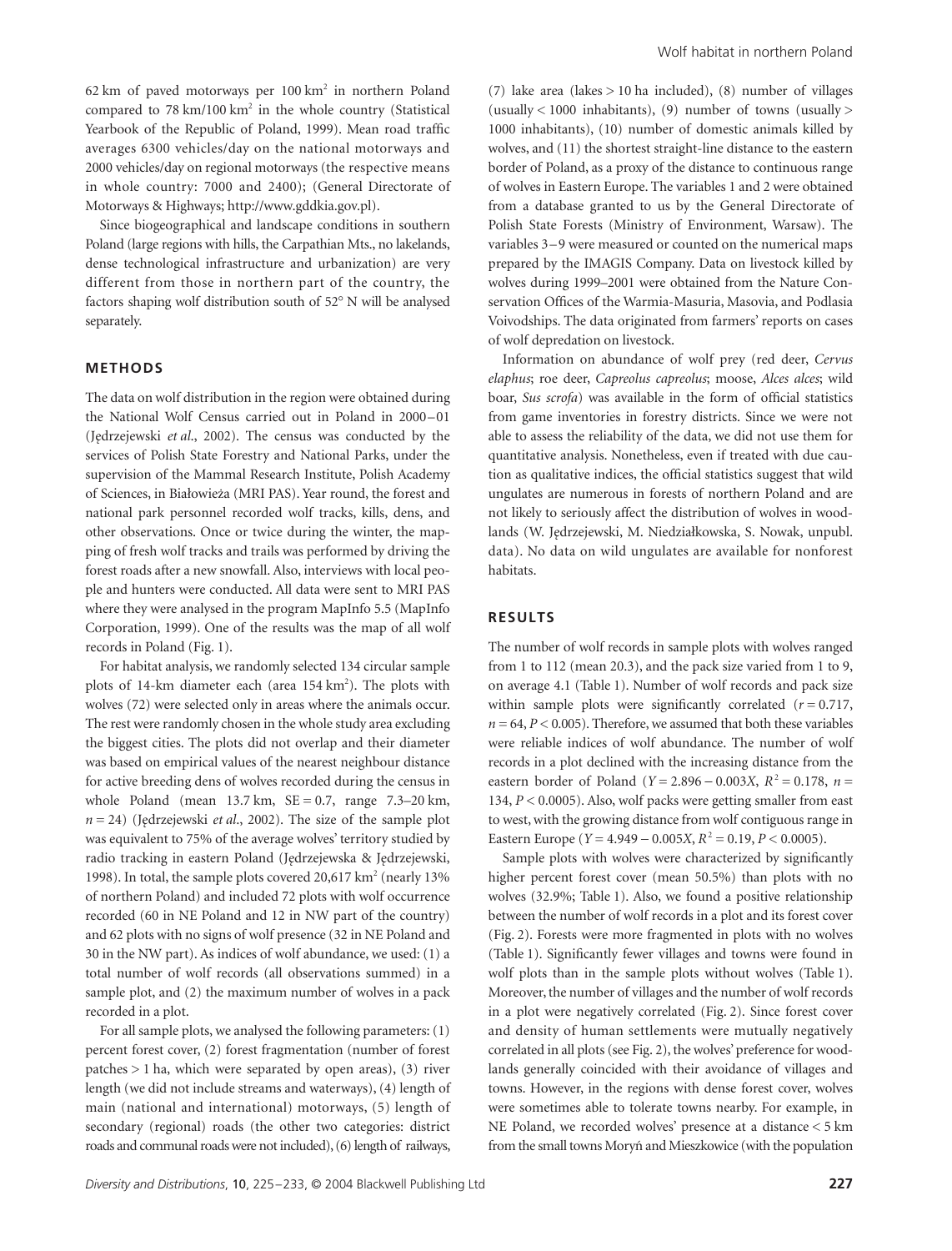| Table 1 Habitat characteristics of sample plots with wolves ( $n = 72$ ) and those with no wolves ( $n = 62$ ) recorded in northern Poland. |
|---------------------------------------------------------------------------------------------------------------------------------------------|
| Sample plots were circles of diameter 14 km. Comparison of wolf and wolf-free plots was done with Kruskal–Wallis nonparametric ANOVA,       |
| $ns$ — nonsignificant                                                                                                                       |

|                                            | Plots with wolf records |             | Wolf-free plots |            |                                           |
|--------------------------------------------|-------------------------|-------------|-----------------|------------|-------------------------------------------|
| Parameter $(n, km, or km2 per plot)$       | Mean $\pm$ SE           | $(min-max)$ | Mean $\pm$ SE   | (min-max)  | Statistical significance<br>of difference |
| Sum of wolf observations                   | $20.3 \pm 2.7$          | $(1-112)$   | $\overline{0}$  |            |                                           |
| Maximum pack size                          | $4.1 \pm 0.3$           | $(1-9)$     | $\mathbf{0}$    |            |                                           |
| Livestock killed by wolves                 | $1.6 \pm 0.4$           | $(0-21)$    | $\mathbf{0}$    |            |                                           |
| Forest cover $(\% )$                       | $50.5 \pm 2.8$          | $(11-94)$   | $32.9 \pm 2.5$  | $(2-94)$   | < 0.0001                                  |
| Number of villages                         | $4.6 \pm 0.2$           | $(0-11)$    | $6.6 \pm 0.3$   | $(1-11)$   | ${}< 0.0001$                              |
| Length of main motorways (km)              | $2.7 \pm 0.6$           | $(0-17)$    | $6.0 \pm 1.0$   | $(0-32)$   | 0.003                                     |
| Length of railway (km)                     | $6.4 \pm 0.9$           | $(0-22)$    | $10.1 \pm 1.2$  | $(0-34)$   | 0.02                                      |
| Forest fragmentation ( $n$ forest patches) | $17.7 \pm 0.9$          | $(3-43)$    | $20.2 \pm 1.0$  | $(4 - 40)$ | 0.04                                      |
| Number of towns                            | $0.3 \pm 0.1$           | $(0-2)$     | $0.5 \pm 0.1$   | $(0-3)$    | 0.05                                      |
| Lake area $(km^2)$                         | $3.4 \pm 0.8$           | $(0-34)$    | $1.6 \pm 0.4$   | $(0-14)$   | ns                                        |
| Length of secondary roads (km)             | $12.3 \pm 1.0$          | $(0-42)$    | $12.9 \pm 1.4$  | $(0-40)$   | ns                                        |
| Length of rivers (km)                      | $11.8 \pm 1.0$          | $(0-34)$    | $11.9 \pm 1.4$  | $(0-40)$   | ns                                        |

Table 2 The mean (± SE) values of habitat variables and indices of wolf abundance in sample plots with and without wolves in the northeastern and the north-western Poland. Number of sample plots in parentheses. Comparison of wolf and wolf-free plots (in each region separately) was done by Kruskal–Wallis nonparametric ANOVA. P — Statistical significance, ns — nonsignificant

|                                                                | Sample plots in NE Poland |                |          | Sample plots in NW Poland |                  |                  |
|----------------------------------------------------------------|---------------------------|----------------|----------|---------------------------|------------------|------------------|
| Parameter                                                      | With wolves (60)          | No wolves (32) | P        | With wolves (12)          | No wolves $(30)$ | $\boldsymbol{P}$ |
| Straight-line distance to the<br>eastern border of Poland (km) | $87 \pm 8.5$              | $155 \pm 10.6$ | < 0.0005 | $487 \pm 24.6$            | $450 \pm 13.8$   | ns               |
| Sum of wolf observations                                       | $23.6 \pm 3.1$            |                |          | $3.9 \pm 1.3$             |                  |                  |
| Maximum pack size                                              | $4.6 \pm 0.3$             |                |          | $2.2 \pm 0.4$             |                  |                  |
| Forest cover $(\% )$                                           | $48.7 \pm 3.1$            | $26.0 \pm 2.1$ | < 0.0005 | $60.0 \pm 6.7$            | $40.2 \pm 4.4$   | 0.02             |
| Length of main motorways (km)                                  | $2.9 \pm 0.7$             | $5.8 \pm 1.2$  | 0.03     | $1.5 \pm 1.1$             | $6.2 \pm 1.6$    | ns(0.07)         |
| Length of railway (km)                                         | $6.2 \pm 0.9$             | $7.0 \pm 1.3$  | ns       | $7.7 \pm 2.2$             | $13.5 \pm 1.8$   | ns(0.1)          |

of 5000 each) and < 3 km from a larger town Pisz (population 20,000).

Wolves strongly avoided the main motorways. In wolf plots, the average length of such major roads was less than half of that in plots without wolves (2.7 vs. 6.0 km; Table 1). Similarly, wolves avoided areas with a dense net of railway lines (Table 1). Secondary roads, lakes, and rivers did not have any influence on wolf distribution.

The average number of farm animals (mainly cattle) killed by wolves in a sample plot was 1.6, but large variation among plots was recorded (Table 1). In a multiple regression analysis, two factors, percent forest cover (*F*), and the sum of all wolf records in a plot (*W*) explained 35% of the observed variation in wolf depredation on livestock (*Y* = 3.224 + 0.099*W* – 0.072*F*,  $R^2 = 0.345$ ,  $n = 72$ ,  $P < 0.0005$ ). The number of farm animals killed by wolves was positively correlated with the index of wolf abundance, and negatively related to forest cover. Semipartial correlation squared ( $sr^2$  after Tabachnick & Fidell, 1983) showed that the numbers of wolves were more important  $(sr^2 = 0.302)$  than shortage of forest cover  $(sr^2 = 0.172)$ .

We also compared habitat characteristics and wolf preferences in NE Poland, where relatively high-density population of wolves inhabited most of the large woodlands, with NW Poland, where extensive forests were either uninhabited or inhabited by few wolves only (see Fig. 1). In the north-west, the average wolf pack was more than two times smaller (Mann–Whitney test,  $U = 518$ , *P* < 0.0005), and the sum of wolf observations in a plot was significantly smaller than in the north-east ( $U = 577.5$ ,  $P = 0.001$ ; Table 2). Although overall forest cover in the whole northwestern part was greater (34%) than that in the north-eastern part (29%), wolves were equally selective towards more forested areas, and tended to avoid major motorways in both regions (Table 2). There was a significant difference in the density of railway between the analysed regions, with the network of railway lines in the north-west twice as dense as that in the north-east (Mann– Whitney test,  $U = 1283$ ,  $P = 0.001$ ). In NW Poland, wolves had a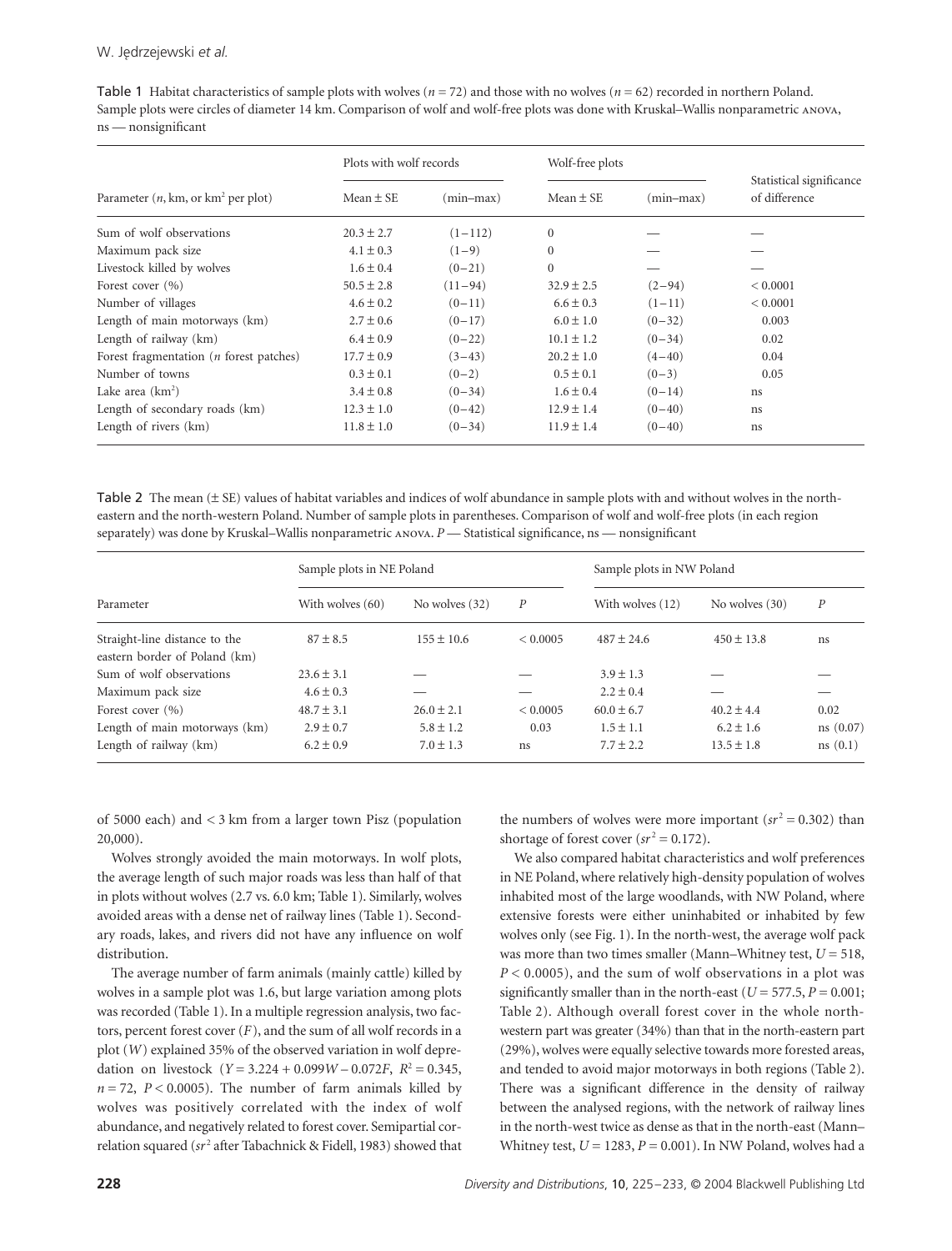

Figure 2 Relationship between two habitat variables, and between wolf abundance and each variable in 134 circular sample plots (154 km2 plot, 72 with wolves and 62 without wolves). Upper graph: Relationship between forest cover and number of villages. Middle graph: Relationship between index of wolf abundance (sum of wolf observations per occupied plots) and percent forest cover. Lower graph: Relationship between index of wolf abundance (as above) and number of villages per plot.

tendency to avoid areas with high density of railway. In northeast, such avoidance was not detected, as the railways were rare in that part (Table 2).

Based on the results of habitat analysis, we conducted a multiple regression analysis to explain the variation in indices of wolf abundance in northern Poland. Four independent variables showed strong and significant relationship with the logtransformed sum of wolf observations in a sample plot: percent forest cover, distance to the state border, forest fragmentation, and length of main motorways. Since several models including various sets of these variables were statistically significant, we tested the group of 6 models with the AIC (Akaike's Information Criterion; Anderson *et al.*, 2000). The best model (Akaike's weight  $\omega_i$  = 0.853) included four variables: straight-line distance to the eastern border of Poland (*B*), forest cover (*F*), length of major motorways (*MR*), and forest fragmentation (*FP*, number of forest patches) (Table 3). The four factors explained 59% of the observed variation in the log-transformed sum of wolf observations in sample plots: *W* = 1.838 − 0.005*B* + 0.029*F* − 0.034*MR* − 0.032*FP*,  $R^2 = 0.586$ ,  $P < 0.0005$ ,  $n = 134$  sample plots;  $W = \text{Ln }$ (Sum of wolf observations in a sample plot  $+ 1$ ).

In order to estimate the role of each independent variable in explaining the whole variation, we calculated semipartial correlations squared (sr<sup>2</sup>). The most important factor was the distance to the eastern border, as a proxy of a distance to continuous East-European range of wolves ( $sr^2 = 0.302$ ,  $P < 0.0005$ ; negative correlation). The second most important factor was forest cover  $(sr^2 = 0.180, P < 0.0005$ ; positive correlation). Major roads and forest fragmentation  $(sr^2 = 0.022$  for each of the two variables,  $P = 0.01$ ) had smaller influence and were negatively correlated with wolf abundance.

On the basis of the multiple regression equation, we constructed a simple graphic model to predict relative wolf numbers in northern Poland along the east–west gradient at two levels of forest cover (80 and 30%), two levels of forest fragmentation (1

Table 3 Multi-model inference based on regression models on effects of percent forest cover (*F*), forest fragmentation (*FP*, number of forest patches), the minimum straight-line distance to the state border (*B*, a proxy of a distance to the continuous wolf range in Eastern Europe), and the length of main motorways (*MR*) on the index of wolf abundance  $(W, \ln \vert \text{sum of wolf observations} + 1)$  in 134 sample plots in northern Poland.  $R^2$  — coefficient of linear or multiple regression in each model, AIC — Akaike's Information Criterion,  $\omega_i$  — Akaike's weight. Each of the six models tested was significant at *P <* 0.0005

| Model                     | k | $R^2$ | AIC      | $\omega_{i}$ |
|---------------------------|---|-------|----------|--------------|
| $W = f (F + B + FP + MR)$ | 5 | 0.586 | $-0.563$ | 0.853        |
| $W = f (F + B + MR)$      | 4 | 0.564 | 4.430    | 0.070        |
| $W = f(F + B + FP)$       | 4 | 0.564 | 4.443    | 0.070        |
| $W = f(F + B)$            | 3 | 0.542 | 9.023    | 0.007        |
| $W = f(F)$                | 2 | 0.248 | 73.368   | 0.000        |
| $W = f(B)$                | 2 | 0.243 | 74.344   | 0.000        |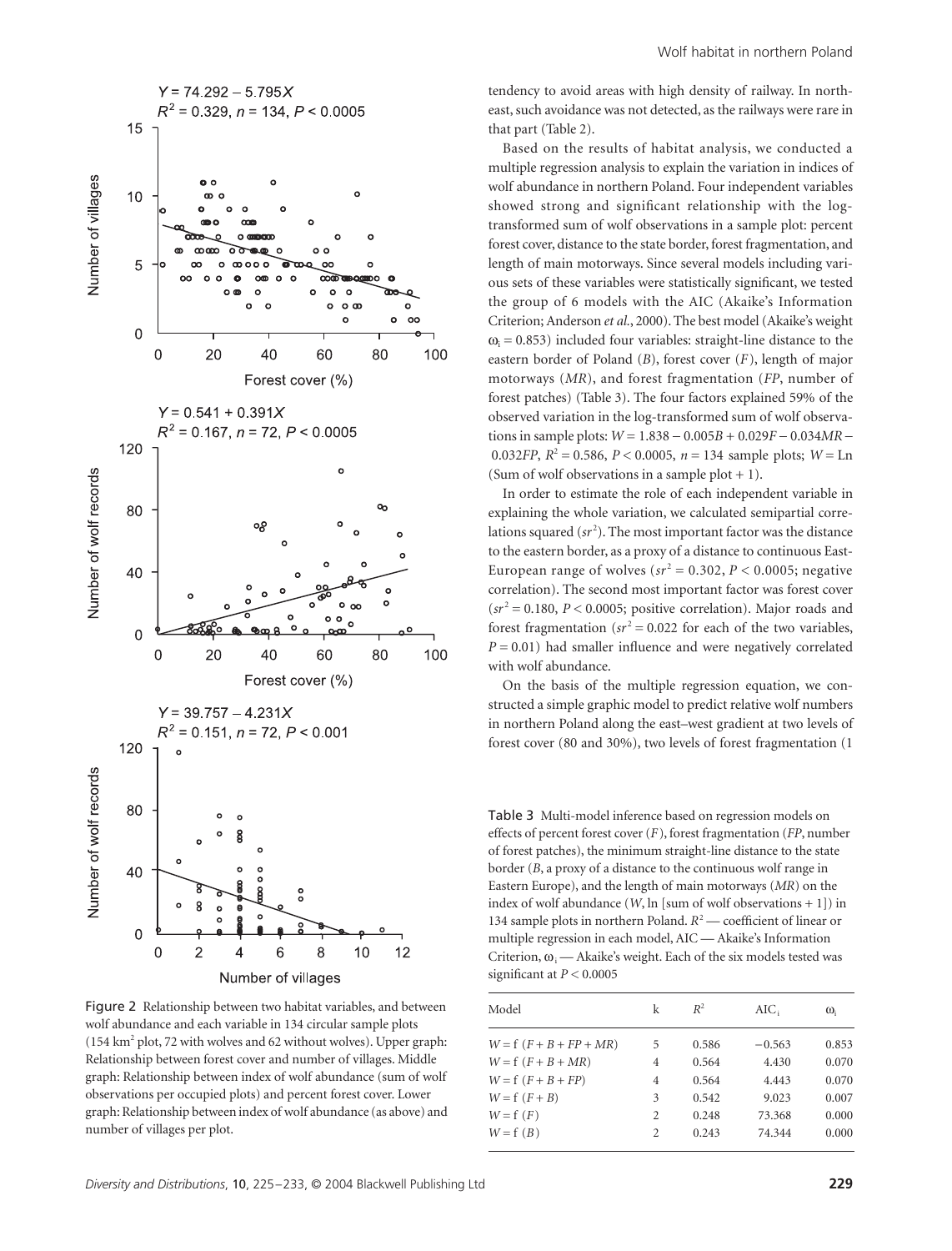

Figure 3 Graphical model, based on empirical data and multiple regression analysis (see text) predicting relative abundance of wolves along the east–west gradient in northern Poland in optimal habitats (80% area covered by forests) and unfavourable habitats (30% forest cover). In each case, 4 levels of anthropogenic barriers to wolf dispersal were modelled (from upper to lower lines): (1) no barriers, (2) high density of main motorways (10 km per 154-km<sup>2</sup> sample plot), (3) forest fragmentation (forest in 20 patches separated by open areas), (4) high density of roads and forest fragmentation. Distance to the eastern border of Poland approximates the distance to continuous East European range of wolves.

and 20 forest patches per sample plot) and two densities of the main motorways (0 and 10 km per plot) (Fig. 3). With the growing distance from their continuous East European range, wolves are less likely to occur even in the best habitats (dense forest cover, no anthropogenic barriers to dispersal). Main motorways and forest fragmentation reduce the wolves' chances to spread west, and the model shows that these two anthropogenic barriers have rather strong effect, if they occur together (Fig. 3).

#### **DISCUSSION**

As the western border of wolf range in the lowlands of Europe is now located in north-eastern Poland (Okarma, 1993, 1997), the westward expansion of the species depends on its protection, favourable environmental conditions, and habitat barriers to dispersal. In this study, we found that forest cover was the most

important habitat variable influencing wolf distribution and numbers. Wolves live in all types of forests. Research conducted in the Bia*l*owie*z*a Primeval Forest (E Poland) by J*e*drzejewska & J*e*drzejewski (1998) did not reveal wolves' preferences for a particular forest association. In north-western Poland, wolves were even recorded in commercial monocultures of pine (Bereszy*n*ski, 2000). Mikusi*n*ski & Angelstam (2003) have documented wolves' preference for woodlands by comparing of large-scale coarse data of geographical occurrence of wolves with the remote sensing forest maps in boreal and temperate zones of Europe. Wolves most frequently occurred in UTM grid cells  $(50 \times 50 \text{ km})$  with forest cover of 50–80%. Woodlands ensure prey resources (wild ungulates) and safe den sites to wolves. Nonetheless, wolves are ecologically tolerant animals. In northern Poland, the minimal forest cover in plots inhabited by wolves was 11%. Wolf packs in Wisconsin, USA, occupied areas that averaged > 90% forest cover (Mladenoff *et al*., 1995). In regions with no large forest tracts but abundant prey, they occupied mosaic habitats of forests and agricultural areas (Ryabov, 1987). In Russia, Ryabov (1987) reported cases of a female wolf bringing up her pups in sunflower and corn crops or even in an open area 250 m away from an animal farm.

Presence of wolves in a mosaic agricultural-forest environment increases the risk of damage to livestock. Domestic animals fell as prey to wolves, because they were more easily available for the predators than the wild ungulates (Ciucci & Boitani, 1998; Sidorovich *et al*., 2003). Cattle and sheep are the main components of wolf diet in Italy, where the density of wild ungulates (represented mainly by wild boar) is low (Meriggi *et al*., 1991; Meriggi & Lovari, 1996). Depredation by wolves also depends on the number of grazing animals, location of pastures, and the awareness of the danger connected with the wolf presence in the area (Mech, 1995; Okarma, 1995; Ciucci & Boitani, 1998).

Apart from forest area and fragmentation of forests, other natural environmental features such as lakes and rivers had little influence on the distribution and number of wolves in northern Poland; unlike Wisconsin, USA, where wolves showed a negative relationship with proportional geographical area covered by water (Mladenoff *et al*., 1995). Haight *et al*. (1998) and Harrison & Chapin (1998) reported that rivers and lakes can be barriers for the wolves' movements. However, in North America, a radiolocated wolf crossed three big rivers during a three-month move (Van Camp & Gluckie, 1979). Frozen rivers and lakes are often used by wolves to travel faster (Mech, 1994; Musiani *et al*., 1998). In northern Poland, wolves had to cross the lower Vistula River to reach the western part of the country. Recent records of wolves in East Germany (Ansorge *et al*., 2003), indicate that they had successfully travelled across the Nysa *L*u*z*ycka River. Both the Odra and the Vistula freeze in very cold winters (e.g. 1979/1980, 1995/ 1996), which can facilitate wolves' dispersal.

The negative relationship between human and carnivore density is not clear and has been discussed by many authors (e.g. Woodroffe, 2000; Linnell *et al*., 2001; Chapron *et al*., 2003). We found that dense networks of settlements and motorways limited wolf distribution. In the Bia*l*owie*z*a Forest, Poland, wolves avoided human-made structures such as settlements and roads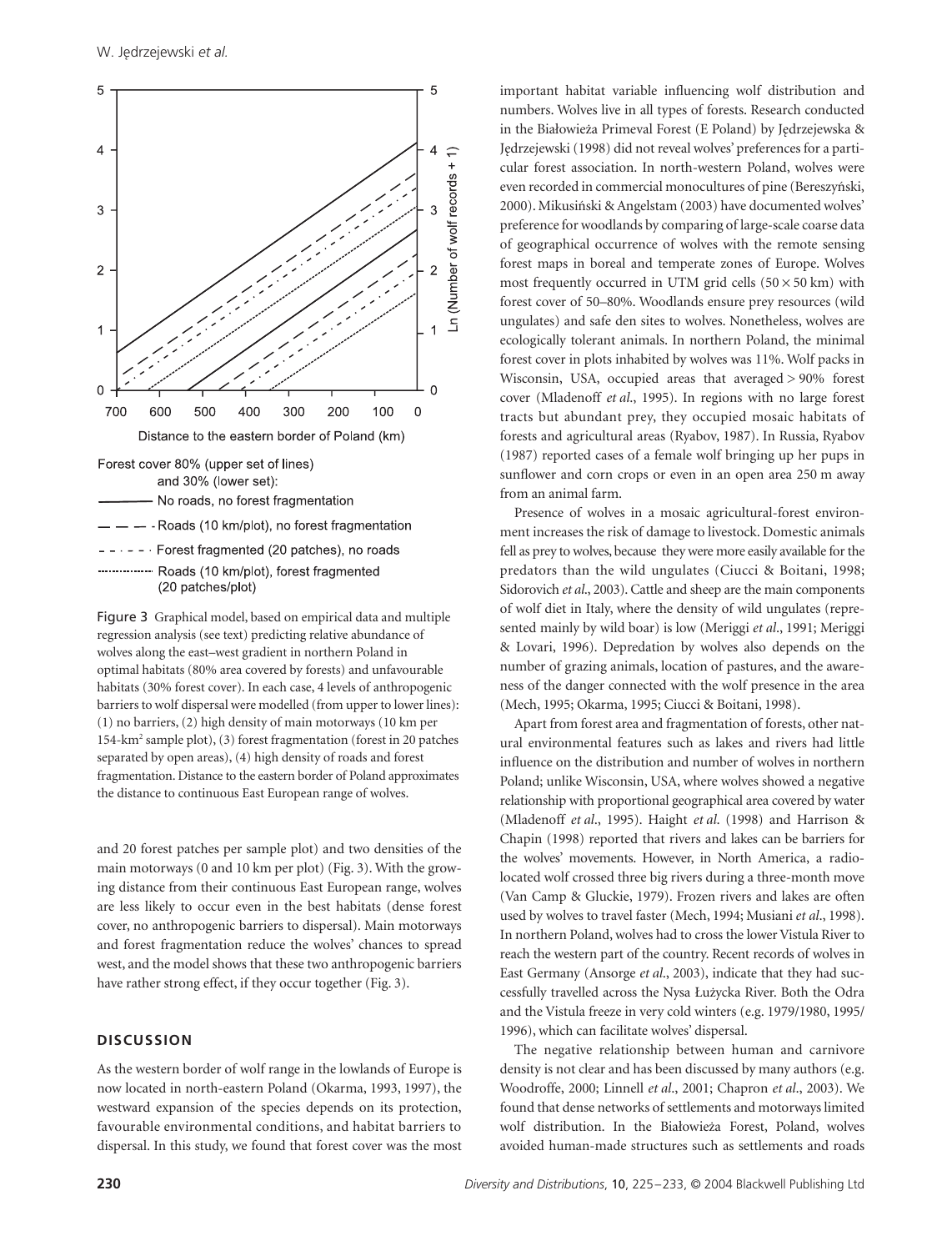(Theuerkauf *et al*., 2003). In the United States, wolves preferred areas with  $\lt$  1.5 person/km<sup>2</sup> and  $\lt$  0.25 km of roads per 1 km<sup>2</sup> (Conway, 1996). However, as the population grew, wolves occupied suboptimal habitats as well (Mech *et al*., 1988; Mech, 1995; Mladenoff *et al*., 1999). In Italy, where forest cover is sparse, in winter wolves were often observed near villages, settlements and towns, where they searched for food in garbage dumps (Boitani, 1982; Meriggi *et al*., 1991; Ciucci *et al*., 1997). In Minnesota, USA, wolves lived and reared their pups within 90 km of the large metropolitan area of Minneapolis/St. Paul (Mech, 1995).

Roads and railways may be barriers to wolf dispersal and a cause of direct mortality from vehicle collisions or poaching. In northern Poland, the maximum density of main and secondary roads (combined) recorded in a sample plot with wolves was 0.38 km/km<sup>2</sup>. In the USA, the density of roads in areas inhabited by wolves was as high as  $1.4 \text{ km/km}^2$  (Merrill, 2000), although the earlier studies suggested that wolves rarely occur in areas, where density of roads exceeded 0.6 km/km<sup>2</sup> (Mech et al., 1988). In the regions with 0.7 km of roads per  $1 \text{ km}^2$ , over 50% of known mortality of wolves was caused by humans (Mech *et al*., 1988). In northern Poland, the density of motorways is still low and there are no modern highways. However, there are plans to build a system of highways and express motorways in the near future. Although some observations suggest that wolves can adapt to traffic of motor vehicles (Thiel *et al*., 1998), generally highways are mechanic, acoustic, chemical, thermal, and luminous barriers that cause serious fragmentation of habitat and populations of large predators (H*e*drzak & Brzuski, 1999; Kerley *et al*., 2002; Singleton *et al*., 2002). To mitigate the negative influence of highways, wildlife travel corridors should be developed in areas of traditional travel routes of large mammals (Woess *et al*., 2002). The secondary roads are less important barriers for wolves' dispersal. They can even be used by predators to move easier and faster (Ryabov, 1987; Thurber *et al*., 1994; Musiani *et al*., 1998). In the USA, wolves were observed many times standing on such roads or crossing them (Thiel *et al.,* 1998).

Because we have not detected any important differences in habitat characteristics between NE and NW Poland, it seems that the limiting factors for wolf colonization to western Poland are the long distance from the continuous wolf range and numerous dispersal barriers. The distance by itself (up to 640 km between the eastern- and westernmost sample plots) is not a complete barrier for wolves. In North America, a radio-tagged wolf travelled a straight-line distance of over 670 km within 81 days (Van Camp & Gluckie, 1979). The distance combined with dispersal barriers (main motorways) and low availability of good habitats (small area and highly fragmented forest) cause wolf numbers in western Poland to be low and unstable, despite protection since 1998. Even relatively short distance of 25 km (comparable to wolves' daily routes; see J*e*drzejewski *et al*., 2001) between habitats favourable to wolves can be a problem for the predators, if there are travel barriers such as roads and intensively used areas with high density of human population (Wydeven *et al*., 1998). The species can exist in a metapopulation, but must be able to move between its parts (Fritts & Carbyn, 1995; Haight *et al*., 1998). To enable and promote wolf dispersal from eastern to

western part of Poland and Germany, the existing forest corridors should be protected and new ones, especially in central Poland, should be planned and restored.

#### **ACKNOWLEDGEMENTS**

We thank the Directorate General of the State Forests (Drs Konrad Tomaszewski, Janusz Dawidziuk, and Ryszard Kapu*s*ci*n*ski), all the Regional Directorates of State Forests, the Department of Nature Conservation of the Ministry of Environment (Dr Jan Wróbel), and the Board of Polish National Parks (Dr Arkadiusz Nowicki) for their help and support. We are grateful to the personnel of the forest districts and national parks for their cooperation during the National Wolf Census. The study was financed by the Directorate General of the State Forests (Poland), Euronatur (Germany), and the budget of the Mammal Research Institute PAS in Bia*l*owie*z*a. We thank Drs Adrian P. Wydeven, Guillaume Chapron and an anonymous referee for their comments on the earlier version.

#### **REFERENCES**

- Anderson, D.R., Burnham, K.P. & Thompson, W.L. (2000) Null hypothesis testing: problems, prevelance, and an alternative. *Journal of Wildlife Management*, **64**, 912–923.
- Ansorge, H., Kluth, G. & Hahne, S. (2003) Feeding ecology of free-living wolves, *Canis lupus*, in Saxony. 4th European Congress of Mammology, Brno, Czech Republic, July 27–August 1, Program & Abstracts, 52.
- Bereszy*n*ski, A. (2000) *Wilk (Canis lupus Linnaeus, 1758) w Polsce i jego ochrona [Wolf (Canis lupus Linnaeus, 1758) in Poland and its protection].* Wydawnictwo Akademii Rolniczej im. Augusta Cieszkowskiego, Pozna*n*. [In Polish].
- Boitani, L. (1982) Wolf management in intensively used areas of Italy. *Wolves of the world. Perspectives of behaviour, ecology, and conservation* (eds F.H. Harrington & D.C. Paquet), pp. 158– 172. Noyes Publications, Park Ridge, USA.
- Chapron, G., Legendre, S., Ferriere, R., Clobert, J. & Haight, R.G. (2003) Conservation and control strategies for the wolf (*Canis lupus*) in western Europe based on demographic models. *Comptes Rendus Biologies*, **326**, 575–587.
- Ciucci, P. & Boitani, L. (1998) Wolf and dog depredation on livestock in central Italy. *Wildlife Society Bulletin*, **26**, 504–514.
- Ciucci, P., Boitani, L., Francisci, F. & Andreoli, G. (1997) Home range, activity and movements of a wolf pack in central Italy. *Journal of Zoology*, **243**, 803–819.
- Conway, K. (1996) Wolf recovery GIS facilitates habitat mapping in the Great Lake States. *GIS World*, **11**, 54–57.
- Forestry Statistical Yearbook. (1998) Central Statistical Office, Warsaw [In Polish].
- Fritts, S.H. & Carbyn, L.N. (1995) Population viability, nature reserves, and the outlook for gray wolf conservation in North America. *Restoration Ecology*, **3**, 26–38.
- Haight, R.G., Mladenoff, D.J. & Wydeven, A.P. (1998) Modeling disjunct gray wolf populations in semi-wild landscapes. *Conservation Biology*, **12**, 879–888.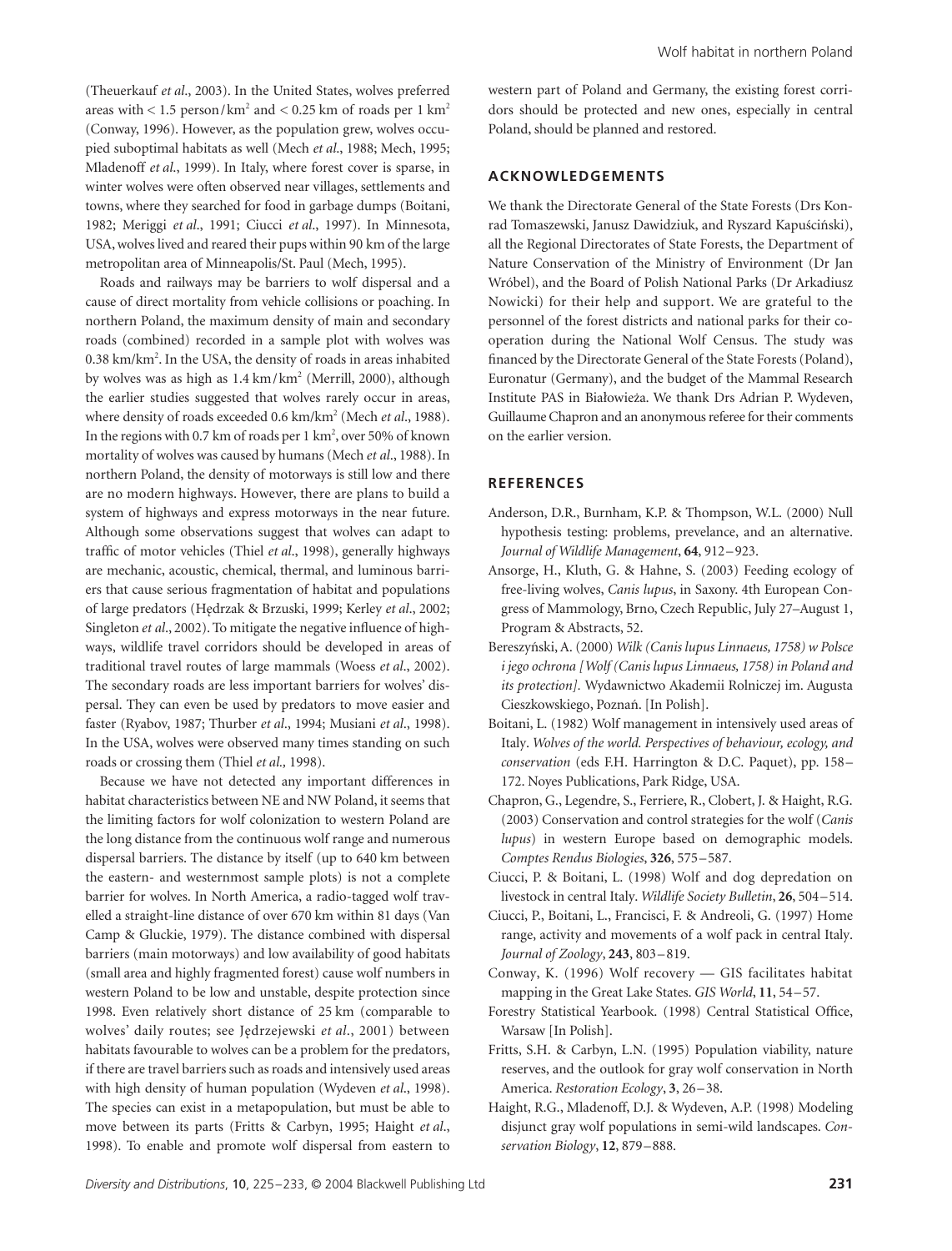- Harrison, D.J. & Chapin, T.G. (1998) Extent and connectivity of habitat for wolves in eastern North America. *Wildlife Society Bulletin*, **26**, 767–775.
- H*e*drzak, M. & Brzuski, P. (1999) The motorways as a factor of environment devastation and limitation of distribution and number of wild animals subpopulations. *International seminar, Eecological passages for wildlife and roadside afforestation as necessary parts of modern road constructions (motorways and railways roads)* (ed. J. Curzyd*l*o), pp. 147–168. Pracownia AA, Cracow.
- J*e*drzejewska, B. & J*e*drzejewski, W. (1998) *Predation in vertebrate communities*. *The Bia¬owieΩa Primeval Forest as a case study*. Springer, Berlin.
- J*e*drzejewski, W., Nowak, S., Schmidt, K. & J*e*drzejewska, B. (2002) The wolf and the lynx in Poland — results of the census conducted in 2001. *Kosmos*, **257**, 491–499. [In Polish with English summary].
- J*e*drzejewski, W., Schmidt, K., Theuerkauf, J., J*e*drzejewska, B. & Okarma, H. (2001) Daily movements and territory use by radio-collared wolves (*Canis lupus*) in Bia*l*owie*z*a Primeval Forest in Poland. *Canadian Journal of Zoology*, **79**, 1993–2004.
- Kerley, L.I., Goodrich, J.M., Miquelle, D.G., Smirnov, E.N., Quigley, H.B. & Hornocker, M.G. (2002) Effects of road and human disturbance on Amur Tigers. *Conservation Biology*, **16**, 97–108.
- Linnell, J.D.C., Swenson, J.E. & Andersen, R. (2001) Predators and people: conservation of large carnivores is possible at high human densities if management policy is favourable. *Animal Conservation*, **4**, 345–349.
- MapInfo Corporation (1999) MapInfo Professional 5.5 for Windows, New York, http/[/http://www.mapinfo.com.](http://www.mapinfo.com)
- Mech, L.D. (1994) Regular and homeward travel speeds of Arctic wolves. *Journal of Mammalogy*, **75**, 387–389.
- Mech, L.D. (1995) The challenge and opportunity of recovering wolf populations. *Conservation Biology*, **9**, 270–278.
- Mech, L.D., Fritts, S.H., Radde, G.L. & Paul, W.J. (1988) Wolf distribution and road density in Minnesota. *Wildlife Society Bulletin*, **16**, 85–87.
- Meriggi, A. & Lovari, S. (1996) A review of wolf predation in southern Europe: does the wolf prefer wild prey to livestock? *Journal of Applied Ecology*, **33**, 1561–1571.
- Meriggi, A., Rosa, P., Brangi, A. & Matteucci, C. (1991) Habitat use and diet of the wolf in northern Italy. *Acta Theriologica*, **36**, 141–151.
- Merrill, S.B. (2000) Road densities and gray wolf, *Canis lupus*, habitat suitability: an exception. *Canadian Field-Naturalist*, **114**, 312–313.
- Mikusi*n*ski, G. & Angelstam, P. (2003) Occurrence of mammals and birds with different ecological characteristics in relation to forest cover in Europe — do macroecological data make sense? *Ecological Bulletins*, **51**, in press.
- Mitchell, M.S., Zimmerman, J.W. & Powell, R.A. (2002) Test of a habitat suitability index for black bears in the Southern Appalachians. *Wildlife Society Bulletin*, **30**, 794–808.

Mladenoff, D.J. & Sickley, T.A. (1998) Assessing potential grey

wolf restoration in the northeastern United States: a spatial prediction of favorable habitat and potential population levels. *Journal of Wildlife Management*, **62**, 1–10.

- Mladenoff, D.J., Sickley, T.A., Haight, R.G. & Wydeven, A.P. (1995) A regional landscape analysis and prediction of favorable grey wolf habitat in the northern Great Lakes Region. *Conservation Biology*, **9**, 279–294.
- Mladenoff, D.J., Sickley, T.A. & Wydeven, A.P. (1999) Predicting gray wolf landscapes recolonization: logistic regression models vs. new field data. *Ecological Applications*, **9**, 37–44.
- Musiani, M., Okarma, H. & J*e*drzejewski, W. (1998) Speed and actual distances travelled by radiocollared wolves in Bia*l*owie*z*a Primeval Forest (Poland). *Acta Theriologica*, **43**, 409–416.
- Okarma, H. (1993) Status and management of the wolf in Poland. *Biological Conservation*, **66**, 153–158.
- Okarma, H. (1995) The trophic ecology of wolves and their predatory role in ungulate communities of forest ecosystems in Europe. *Acta Theriologica*, **40**, 335–386.
- Okarma, H. (1997) *Der Wolf Ökologie, Verhalten, Schutz*. Parey Buchverlag, Berlin.
- Riley, S.J. & Malecki, R.A. (2001) A landscape analysis of cougar distribution and abundance in Montana, USA. *Environmental Management*, **28**, 317–323.
- Ryabov, L.S. (1987) On the wolf synanthrophy in the Central Black Earth Belt. *Byulleten Moskovskogo Obshchestva Ispytatelei Prirody, Otdelene Biologii*, **92** (1), 3–12. [In Russian with English summary].
- Sidorovich, V.E., Tikhomirova, L.L. & J*e*drzejewska, B. (2003) Wolf, *Canis lupus*, numbers, diet and damage on livestock in relation to hunting and ungulate abundance in northeastern Belarus. *Wildlife Biology*, **9**, 103–111.
- Singleton, P.H., Gaines, W.L. & Lehmkuhl, J.F. (2002) Landscape permeability for large carnivores in Washington: a geographic information system weighted-distance and least-cost corridor assessment. *USDA Forest Service, Research Paper PNW-RP-549*.
- Statistical Yearbook of the Republic of Poland. (1999) Central Statistical Office, Warsaw.
- Tabachnick, B.G. & Fidell, L.S. (1983) *Using multivariate statistics.* Harper & Row, New York.
- Theuerkauf, J., J*e*drzejewski, W., Schmidt, K. & Gula, R. (2003) Spatiotemporal segregation of wolves from humans in the Bia*l*owie*z*a Forest (Poland). *Journal of Wildlife Management*, **67**, 706–716.
- Thiel, R.P., Merrill, S. & Mech, L.D. (1998) Tolerance by denning wolves, *Canis lupus*, to human disturbance. *Canadian Field-Naturalist*, **112**, 340–342.
- Thurber, J.M., Peterson, R.O., Drummer, T.D. & Thomasma, S.A. (1994) Gray wolf response to refuge boundaries and roads in Alaska. *Wildlife Society Bulletin*, **22**, 61–68.
- Van Camp, J. & Gluckie, R. (1979) A record long-distance move by a wolf (*Canis lupus*). *Journal of Mammalogy*, **60**, 236–237.
- Woess, M., Grillmayer, R. & Voelk, F.H. (2002) Green bridges and wildlife corridors in Austria. *Zeitschrift fur Jagdwissenschaft*, **48** (Suppl.), 25–32.